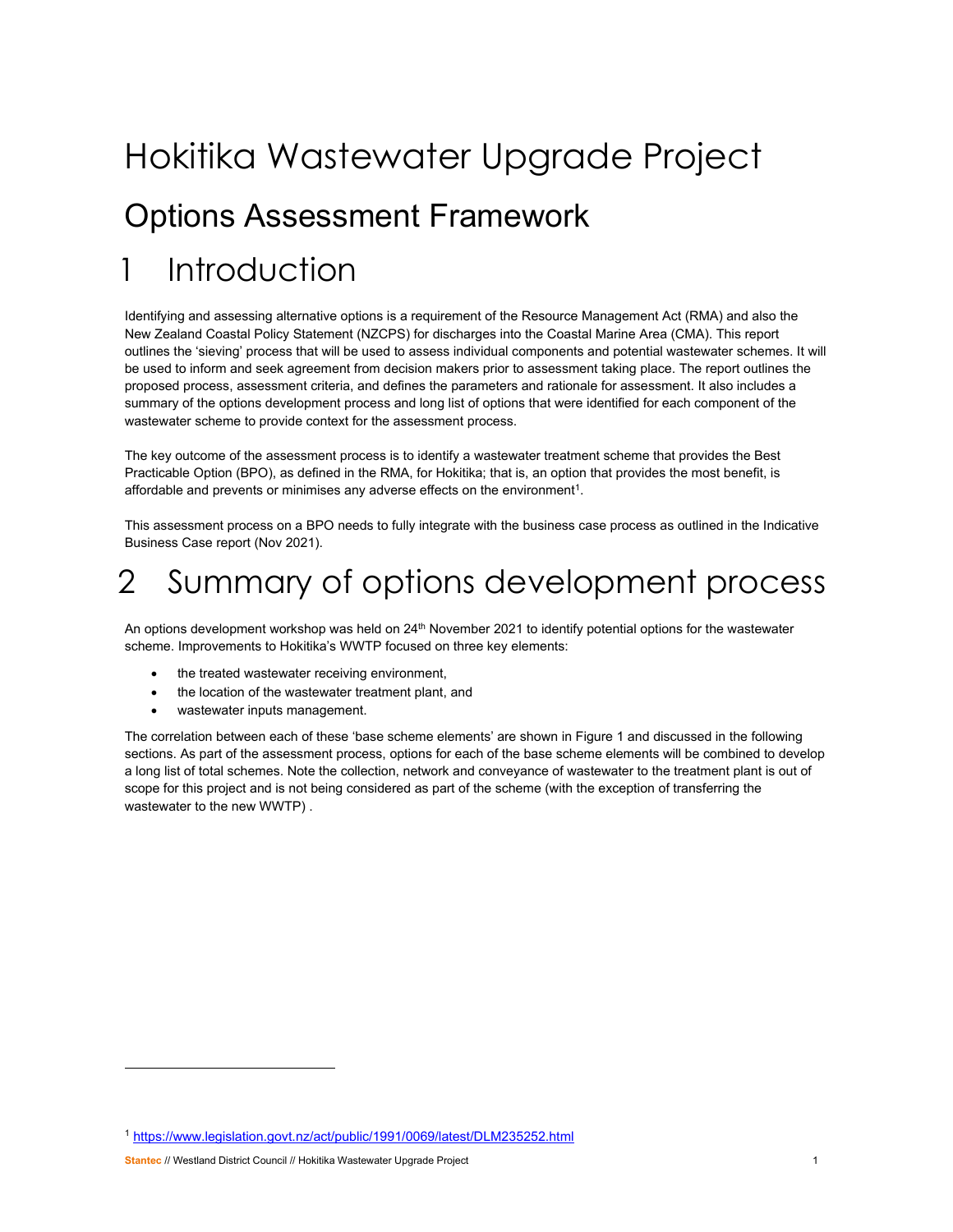

**Figure 1: Hokitika Wastewater Base Scheme Elements** 

### 2.1 Treated Wastewater Receiving Environment (and minimum level of treatment)

The location where treated wastewater re-enters the environment (e.g., ocean, land, river, re-use) also defines the *minimum* level of treatment needed when assessed on an "environmental effects basis", therefore these two elements can be combined. There are two main considerations when determining the minimum level of treatment on this basis for a particular receiving environment location: the sensitivity of the receiving environment and its ability to assimilate the treated wastewater without significant adverse effects; and proximity to the public and the associated risk of illness (either through direct contact or the consumption of food or water). Note, in some cases stakeholders and Councils have decided to provide a higher level of treatment than the minimum needed from an effects-based assessment. Scheme enhancement options for a higher level of treatment than the minimum will be considered following development of a long list of Base Scheme Options (see Section 2.4).

In some circumstances an option may have two receiving environments; for example, a land discharge option may have insufficient land area to accept all the wastewater especially in wetter/winter periods, so would use an ocean or river as a secondary receiving environment. The secondary environment could be used in conjunction with the primary environment (i.e., split flows) or the system could alternate between the two environments depending on the conditions (e.g., summer / winter or wet weather / dry weather modes). In this study, the receiving environment that receives the most treated wastewater is designated as the *primary* receiving environment and any other supplementary receiving environment is designated as the *secondary* receiving environment.

Five potential wastewater receiving environment options were identified during the workshop as follows:

- Tasman Sea,
- Hokitika River,
- Land,
- Groundwater,
- Treated Wastewater Reuse.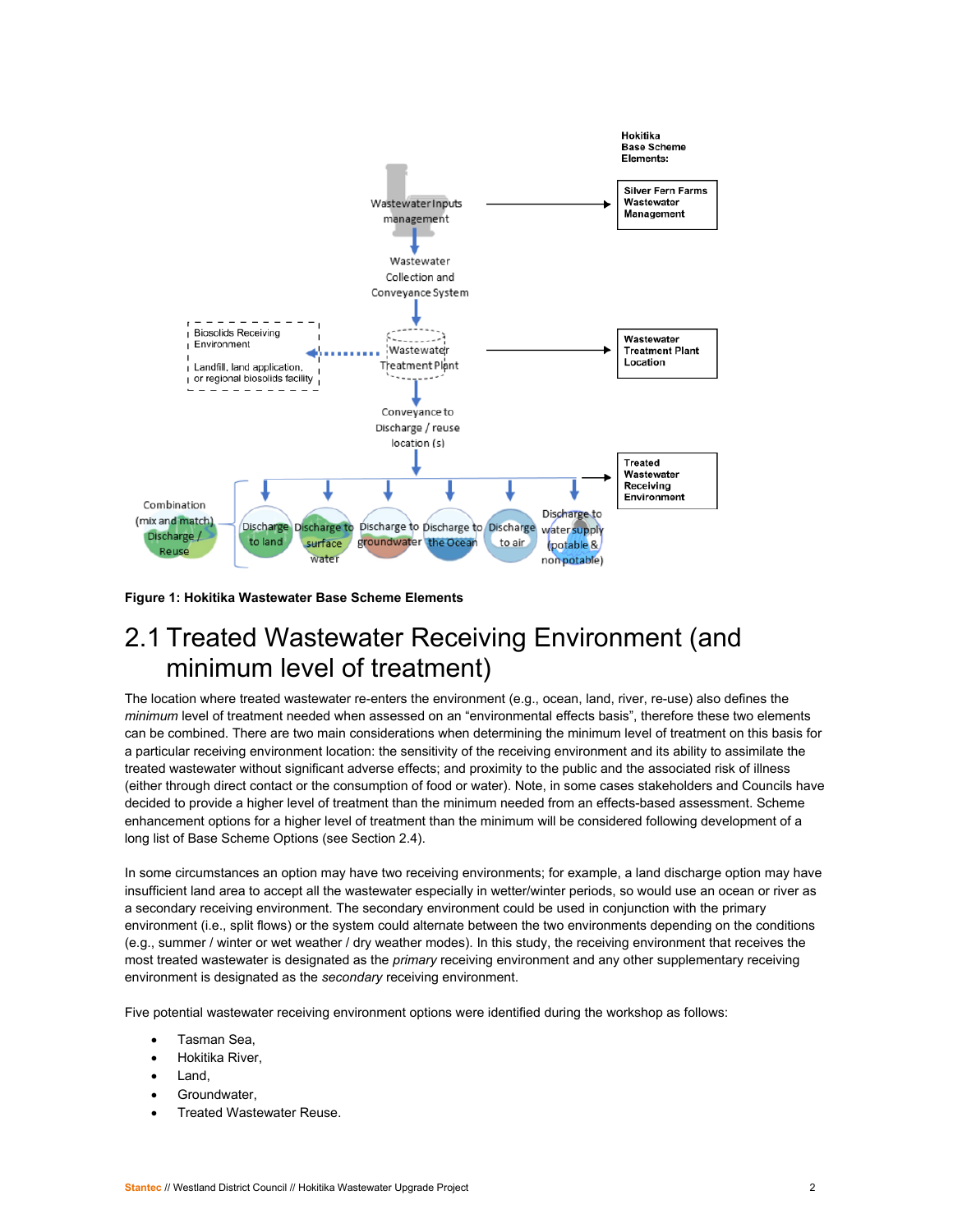## 2.2 Wastewater Treatment Plant Location

The current WWTP location has been identified as a key issue due to its proximity to the coastline and risk from flooding and coastal erosion. Therefore, selecting a new WWTP location is an important element to be considered. Whilst ideally the new WWTP location would be located close to the chosen receiving environment (see above), treated wastewater can be pumped from the WWTP to the discharge location if needed, so this becomes a cost issue and so the discharge location may not be the most important driver in site selection.

Seven potential locations for Hokitika's WWTP were identified during the workshop as follows:

- Existing WWTP Location
- West of Airport
- Airport
- East of Airport
- Blue Spur Area
- Transfer Station
- South side of Hokitika River

### 2.3 Wastewater Input Management

Opportunities to reduce the quantity or improve the quality of wastewater entering the WWTP can also be considered. Initiatives to reduce water use in the community can reduce the volume of wastewater that needs to be treated, while actions that can improve the quality of wastewater (such as pre-screening and other pre-treatment techniques for industrial wastewater) can reduce the level of treatment required.

### 2.3.1 Opportunities within the Community

Initiatives identified during the workshop to reduce water use in the community include the following:

- Water meters*.* And associated user pays approach.
- Water efficient household plumbing, e.g., water efficient shower heads.
- Infiltration and Inflow reduction programmes. (*work on this is underway already*)

Other initiatives that would promote efficient use of domestic water could include:

- Subsidising water efficient measures.
- Pressure control/reduction in the reticulated water supply.
- Low pressure wastewater collection schemes.

### 2.3.2 Opportunities associated with Industrial Wastewater

Silver Fern Farms meat processing plant is currently the primary industrial contributor of wastewater to the Hokitika WWTP. The wastewater from the processing plant makes up a large proportion of the total flow and contaminant load to the WWTP. Therefore, the way the Silver Fern Farms wastewater is managed will have a large impact on a new WWTP process design and cost.

Currently the Silver Fern Farms wastewater is discharged into the sewer network, just prior to the treatment ponds, following preliminary on-site treatment. The Silver Fern Farms wastewater characteristics are different to domestic wastewater, in that it has a much higher strength, and most of the waste generated from the plant does not contain human waste. Therefore, there is an opportunity to manage this waste in a more efficient and cost-effective way than through the domestic WWTP. This has been done in other coastal communities in New Zealand with large wet industries, whereby the non-human industrial waste is managed and treated separately from the domestic waste.

Options for managing industrial wastewater inputs from Silver Fern Farms were identified during the workshop as follows:

- Status Quo
- Enhanced Pre-Treatment
- Diversion to Combined Ocean Outfall
- Diversion to Separate Ocean Outfall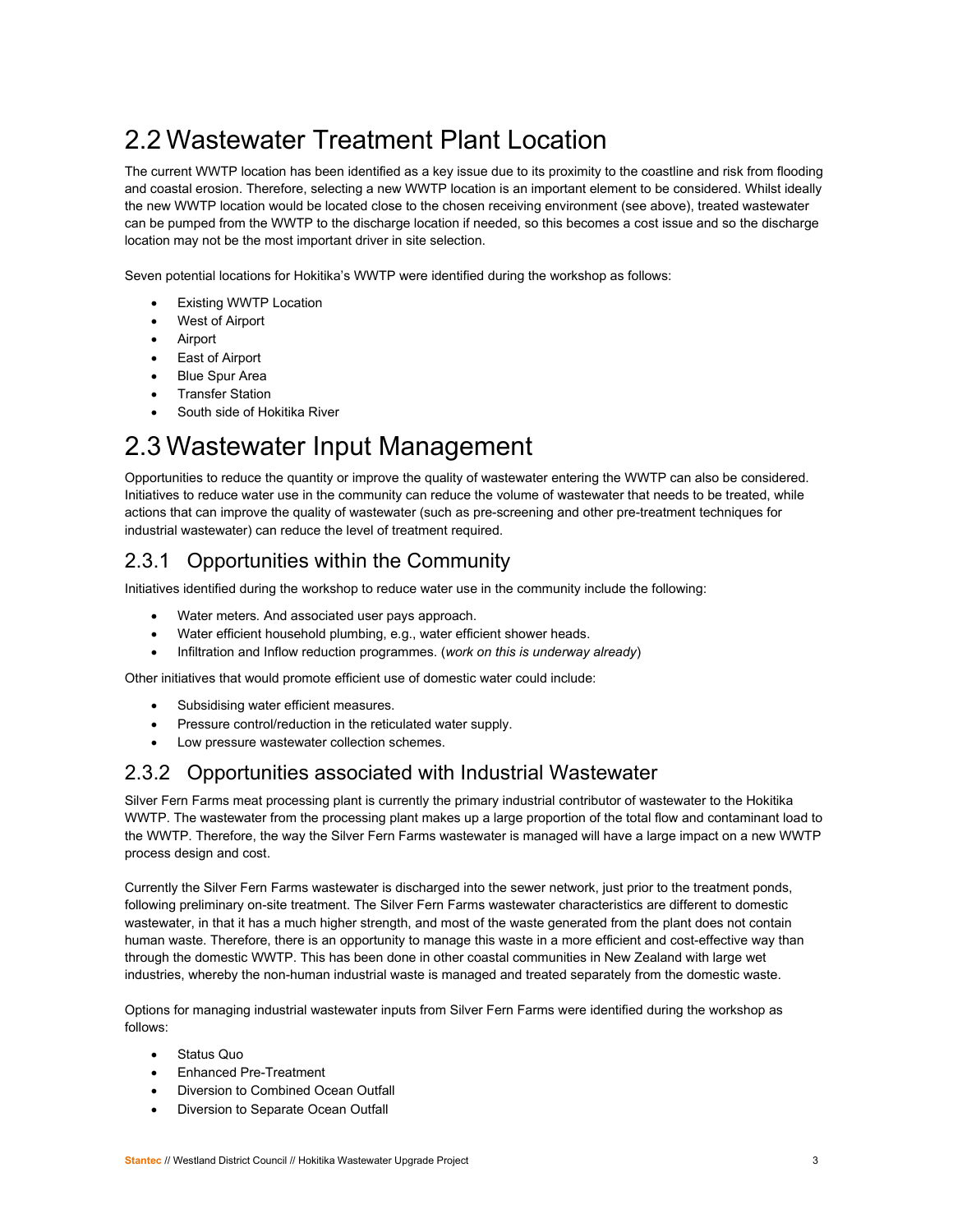## 2.4 Base Scheme Enhancements

There are opportunities to enhance the potential base schemes to form additional sub-options. Examples of potential enhancements to the base wastewater schemes include:

#### **Enhanced Level of Wastewater Treatment**

As described in the previous section, the receiving environment location defines the minimum level of treatment needed to avoid adverse effects on the environment and public health, when the assessment is based on an environmental effects basis. Enhanced levels of treatment (above the minimum) may be desirable (for example, to future-proof against tighter consent standards, to provide flexibility for future water reuse, or in response to community expectations to "do more than the minimum").

#### **Enhanced Biosolids2 Management**

Currently sludge (the by-product of wastewater treatment) is stored in the base of the WWTP ponds for around 20 years before the ponds need to be de-sludged. Sludge is removed from the ponds, dewatered and disposed of to a landfill. While this process is likely to form part of the base scheme options to manage sludge ("business as usual"), enhanced biosolids management strategies may be desirable. These would involve treating sludges to specified stabilisation and contaminant levels that classify the product as a biosolid. Improving how biosolids are managed provide more flexibility for disposal/reuse and contribute to reducing greenhouse gas emissions from landfill disposal (or to recover energy through anaerobic digestion).

<sup>&</sup>lt;sup>2</sup> Note: The term "biosolids" is used for sludges that have been treated to minimum stabilisation, pathogen and contaminant standards as described in Guidelines for Beneficial Use of Organic Materials on Productive Land (Water NZ, 2017).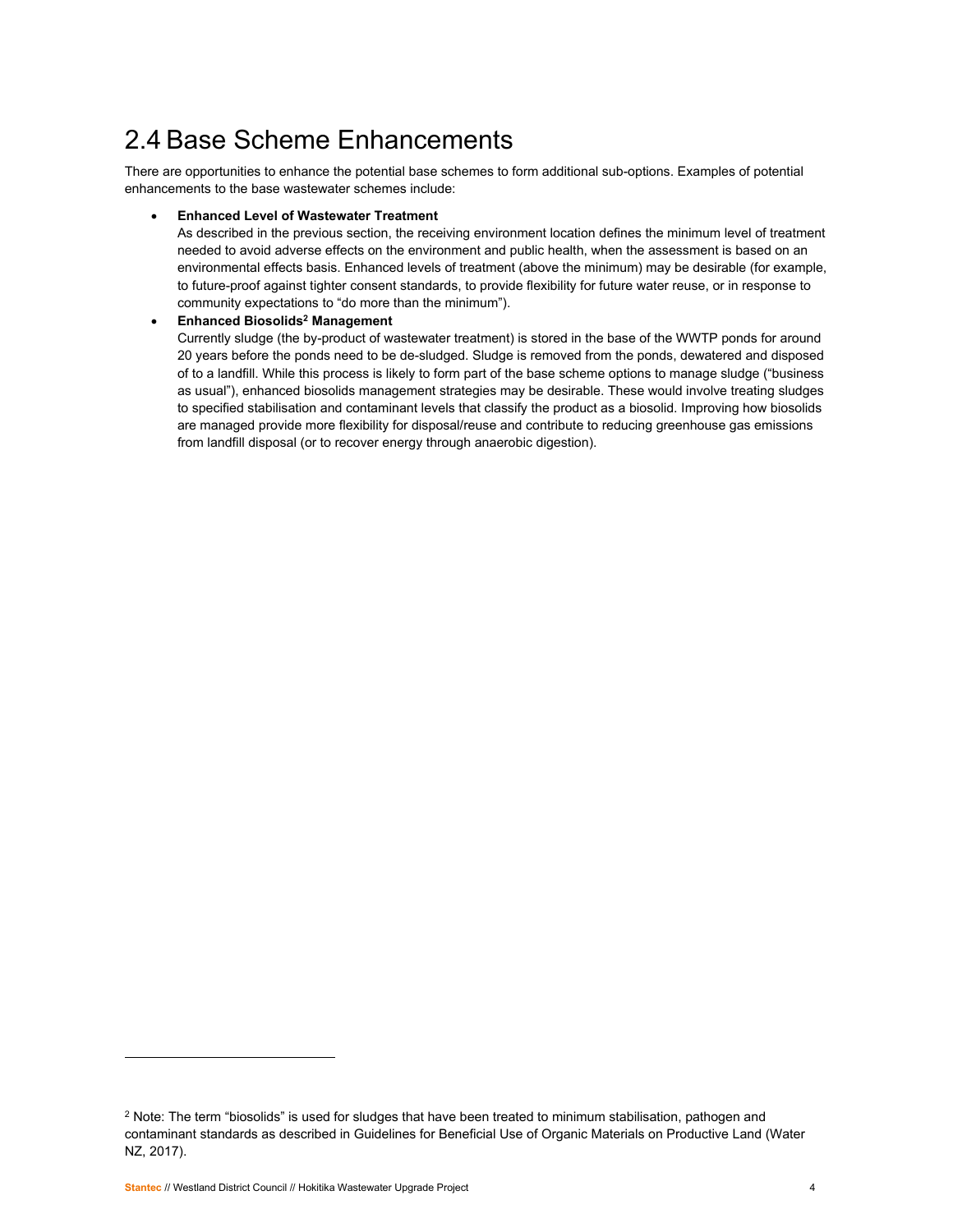## 3 Options Assessment Process

The options assessment process uses a 'sieving' approach to eliminate options from the long list to ultimately define a preferred 'best practicable option' for Hokitika's wastewater scheme. The options assessment process consists of the following processes which are shown diagrammatically in Figure 2 below and described below. A schematic layout of how the assessment process would work is then shown in Figure 3.

- **1. Identify Base Scheme Elements Long List** a long list of base scheme elements is identified for each of the three key elements: the treated wastewater receiving environment, the location of the wastewater treatment plant, and wastewater inputs management.
- 2. **Carry out Fatal Flaw Assessment** the long list for each base scheme element will be assessed to eliminate options that have a clear and significant defect that prevents the option from being considered further. Any uncertainties should not result in the elimination of a potential element at this stage; further investigation of potential options should be undertaken before it is eliminated at this stage or a later stage. The outcome of this process is a short list of options for each of the three elements.
- 3. **Develop Base Scheme Options Long List** short listed scheme elements are combined to form a long list of base scheme options. Note: only combinations of elements that deliver feasible and coherent schemes will be developed, rather than a complete list of every potential scheme.
- 4. **Consider additional Base Scheme Enhancements** additional enhancement options and variations will be considered to produce a complete long list of compiled scheme options.
- 5. **Carry out Traffic Light Assessment** an initial comparative assessment of each scheme against multiple criteria will be undertaken based on how well each scheme option meets the relevant criterion. The criterion uses the 'traffic light colours of red, orange or green to display if the option fails to meet criterion, marginally meets criterion or meets criterion well. Options that do not perform well (i.e., receive substantial red scores) will be eliminated. The outcome of this stage is a short list of potential wastewater schemes. Detailed investigation and further evaluation of the shortlisted schemes will be undertaken prior to the next stage of assessment.
- 6. **Carry out Multi Criteria Analysis (MCA)** the MCA is a decision aiding tool. This stage uses defined scores to assess the performance and feasibility of each shortlisted scheme against agreed criteria. Weightings will be applied to each criterion and incorporated into the assessment to differentiate between the importance or significance of the criteria. Sensitivity testing will also be applied to determine the influence of weighted criterion on the outcome of the assessment. The outcome of this stage is a **preferred option** for Hokitika's wastewater scheme.
- 7. **Consider the Compiled Scheme Options against the Best Practicable Option (BPO) definition**  In parallel with the Traffic Light Assessment and the MCA, the Potential Wastewater Schemes would be considered in the context of the BPO as defined in Section 2 of the Resource Management Act (RMA) as follows:

*The BPO is the best method for preventing or minimising the adverse effects of a discharge on the environment having regard to —* 

- *a) the nature of the discharge and the sensitivity of the receiving environment to adverse effects; and*
- *b) the financial implications, and the effects on the environment, of that discharge option when compared with other options; and*
- *c) the current state of technical knowledge and the likelihood that the option can be successfully applied.*  Applying an RMA lens over the scheme selection process will help align the business case outcomes with RMA requirements and support a resource consent application.

The criteria for each stage of assessment have been developed by the project team for presentation to the Oversight Subcommittee and Technical Working Group for further refinement and agreement.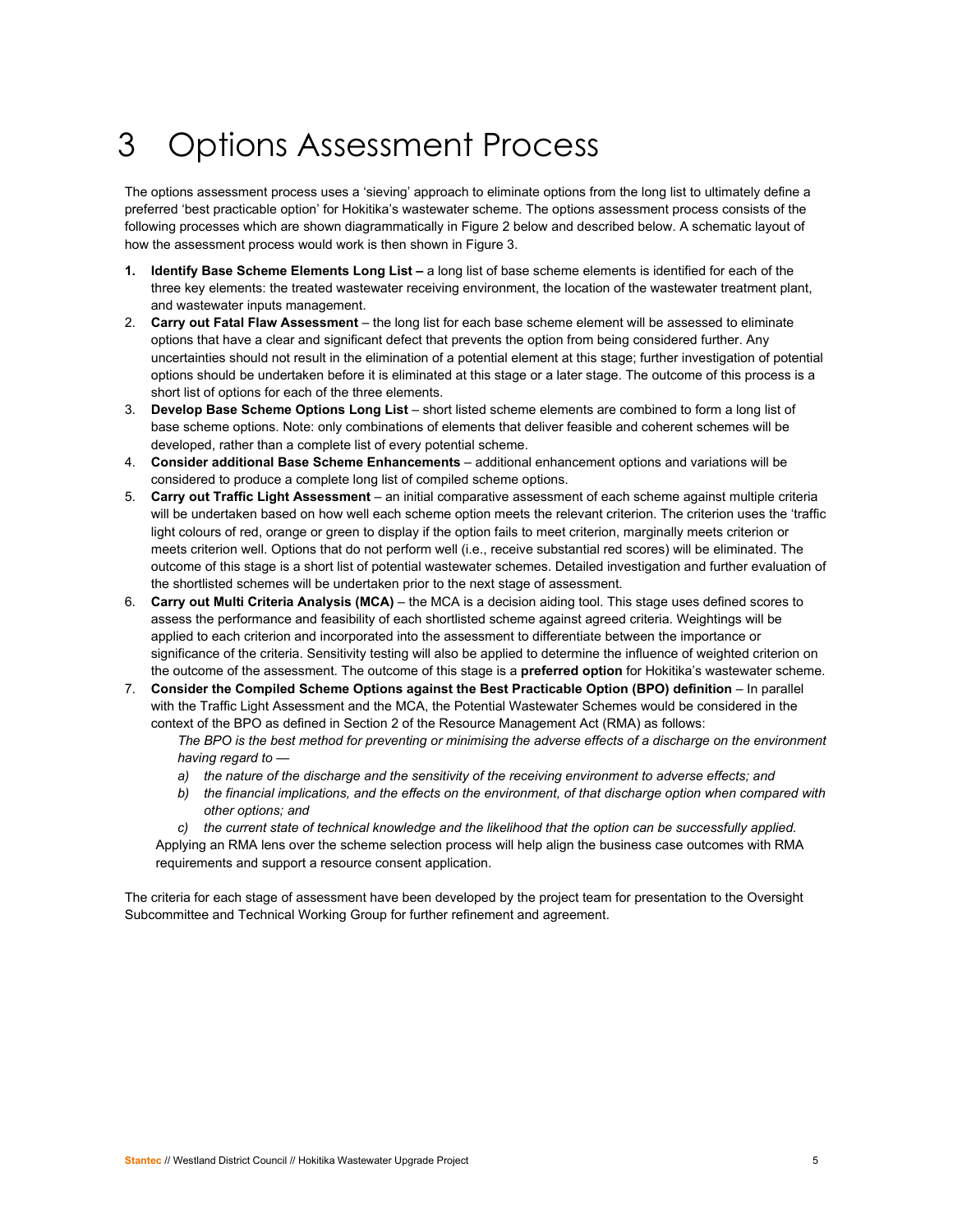





**Figure 3: Options Assessment Process – Schematic Layout**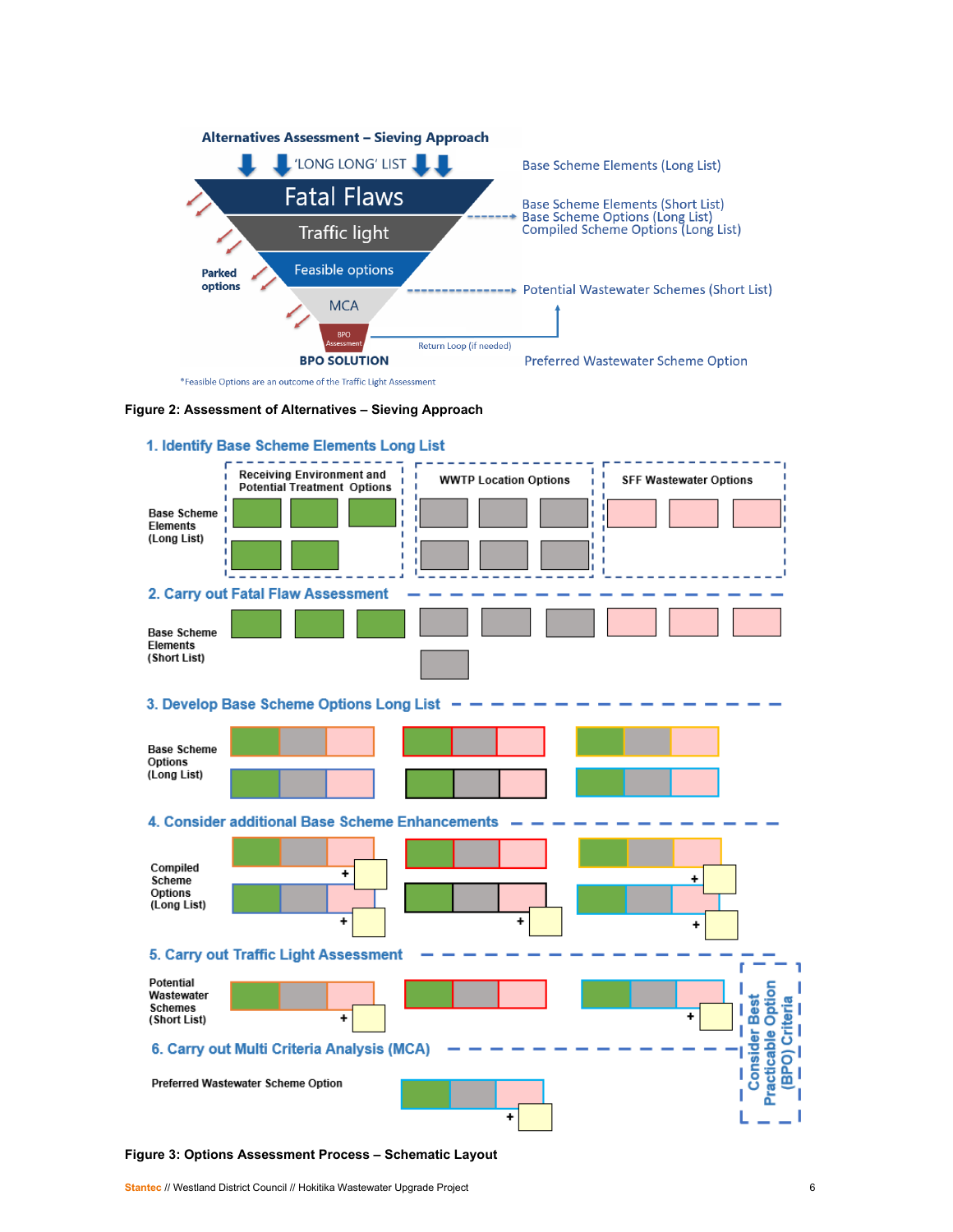## 4 Assessment Process

This section defines the criteria that will be used in each stage of the assessment process, as well as the scoring parameters and rationale for assessment. Criteria have been developed based on the project business case investment objectives, minimum service requirements (the 'must haves' identified in the technical workshop in October 2021), the four wellbeings as defined in the Local Government Act 2002, and the business case 'critical success factors'. A summary of the criteria used at each stage of the assessment is provided in Table 4-1 below. In the table a 'Y' indicates the criterion is included, and an 'N' indicates that criterion is not included in that assessment stage. Identification of criterion to exclude from the fatal flaw assessment process is carried out in Section 4.1.

|                                               |                                                                             | <b>Assessment stage</b>                |                                           |            |  |
|-----------------------------------------------|-----------------------------------------------------------------------------|----------------------------------------|-------------------------------------------|------------|--|
| <b>Criterion</b><br><b>Scope</b>              |                                                                             | <b>Fatal Flaw</b><br><b>Assessment</b> | <b>Traffic Light</b><br><b>Assessment</b> | <b>MCA</b> |  |
| Investment<br><b>Objectives</b>               | Avoid discharge of treated human waste<br>directly to natural water bodies. |                                        | Y                                         | Y          |  |
|                                               | Meet regulatory standards for treated<br>wastewater contaminants            |                                        | Y                                         | Y          |  |
|                                               | Minimise risk of climate change impacts<br>Y<br>on the wastewater system.   |                                        | Y                                         | Y          |  |
| <b>Minimum Service</b><br><b>Requirements</b> | Public health risk                                                          | Y                                      | Y                                         | Y          |  |
|                                               | Alignment with the planning framework                                       | Y                                      | Y                                         | Y          |  |
|                                               | Constructability                                                            | Υ                                      | Y                                         | Y          |  |
|                                               | GHG emissions / Carbon footprint                                            | N                                      | Y                                         | Y          |  |
|                                               | Infrastructure and technology                                               | Y                                      | Y                                         | Y          |  |
| <b>Four Wellbeings</b>                        | Māori cultural                                                              | Y                                      | Y                                         | Y          |  |
|                                               | Natural environment                                                         | Y                                      | Y                                         | Y          |  |
|                                               | Social and community                                                        | N                                      | Y                                         | Y          |  |
|                                               | Economic development and growth                                             | Y                                      | Y                                         | Y          |  |
| <b>Critical Success</b><br><b>Factors</b>     | Affordability                                                               | N                                      | N                                         | Y          |  |
|                                               | Technical feasibility                                                       | N                                      | N                                         | Y          |  |

| Table 4-1: Summary of criteria used at each stage of the assessment process |  |
|-----------------------------------------------------------------------------|--|
|                                                                             |  |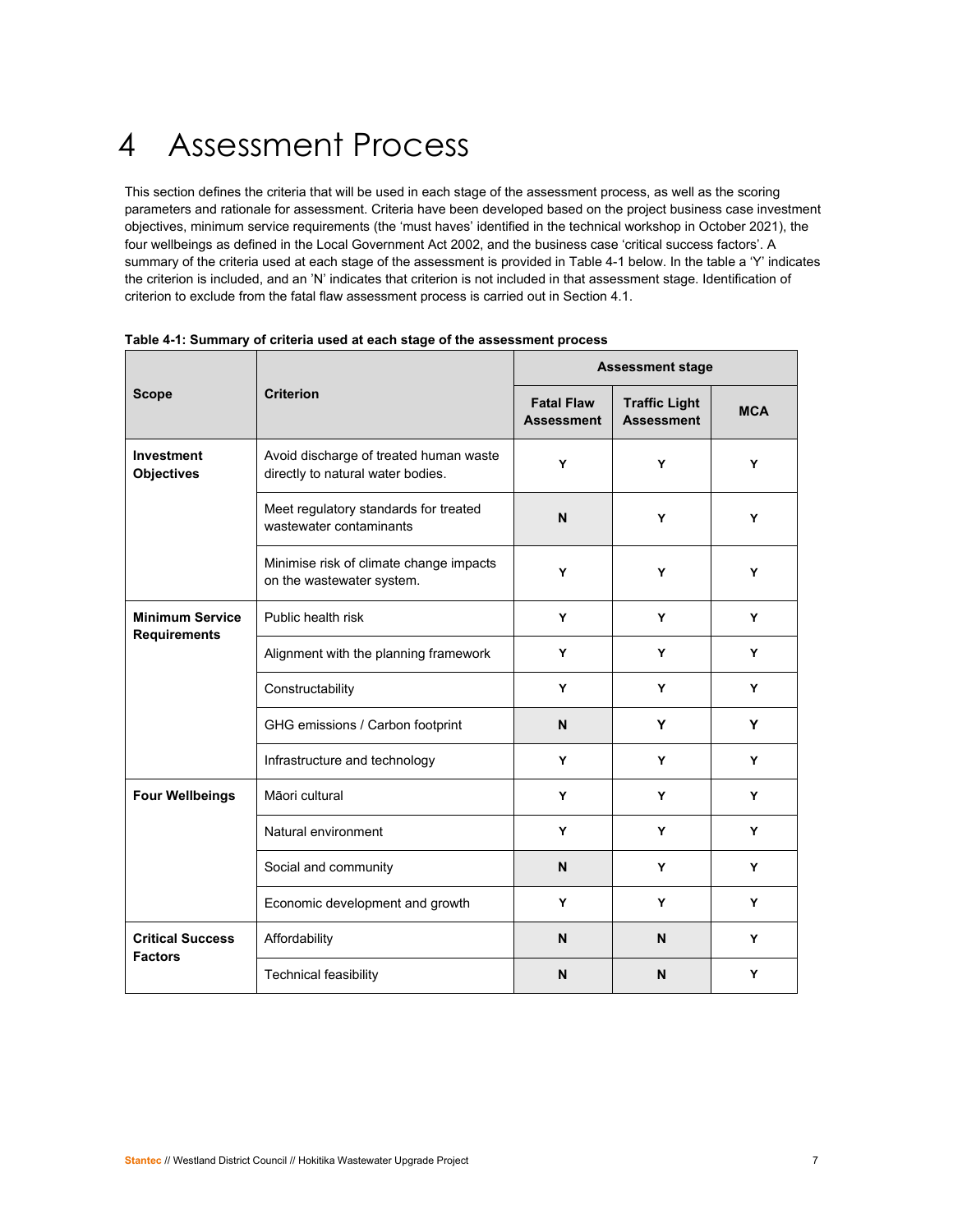## 4.1 Fatal Flaw Assessment Criteria

The purpose of the fatal flaw assessment is to eliminate element options that cannot be achieved or pose a significant risk such that the option is not worth pursuing. Fatal flaws may relate to aspects that cannot be consented under the RMA, where property cannot be acquired, or where unresolvable legal challenges may arise. Options that are highly difficult or expensive are not considered fatal flaws and should remain in the mix and be scored appropriately.

Fatal flaw screening is based on what we know at this initial assessment stage. For some criterion, there is insufficient data or uncertainty at this initial assessment stage, and these criteria have been excluded from the fatal flaw assessment. A description of the fatal flaw criteria (and the rationale for excluding potential criterion from this stage of the assessment) is provide in Table 4-2 below.

| Scope                        | <b>Potential criterion</b>                                                                                                                                                                                                                                                                                                     | Description (and rationale for exclusion where relevant)                                                                                                                                                                                                                    | Use as Fatal<br><b>Flaw</b><br><b>Assessment</b><br>criterion? |
|------------------------------|--------------------------------------------------------------------------------------------------------------------------------------------------------------------------------------------------------------------------------------------------------------------------------------------------------------------------------|-----------------------------------------------------------------------------------------------------------------------------------------------------------------------------------------------------------------------------------------------------------------------------|----------------------------------------------------------------|
|                              | Avoid discharge of<br>treated human waste<br>directly to natural<br>water bodies.                                                                                                                                                                                                                                              | Option results in direct discharge of treated human waste to<br>$\bullet$<br>natural water bodies, with no mitigation possible (e.g.,<br>Papatūānuku land passage or wetland).                                                                                              | Yes                                                            |
| Investment Objectives        | Meet regulatory<br>standards for treated<br>wastewater<br>contaminants.                                                                                                                                                                                                                                                        | Option does not produce the right level of treatment to meet<br>$\bullet$<br>regulatory standards.<br>As the regulatory standard is dependent on the receiving<br>environment, this criterion can only be used to screen<br>complete WWTP schemes, not individual elements. | No                                                             |
|                              | Minimise risk of<br>climate change<br>impacts on the<br>wastewater system.                                                                                                                                                                                                                                                     | Option is exposed to significant natural hazards and climate<br>$\bullet$<br>change posing an unacceptable risk from coastal erosion,<br>inundation and flooding.                                                                                                           | Yes                                                            |
|                              | Public health risk                                                                                                                                                                                                                                                                                                             | Option will result in a significant increase in public health risk.<br>$\bullet$                                                                                                                                                                                            | Yes                                                            |
| Minimum Service Requirements | Alignment with the<br>planning framework                                                                                                                                                                                                                                                                                       | Option does not align with the requirements of the statutory.<br>$\bullet$<br>planning instruments that apply to the option meaning consents<br>are very difficult or impossible to secure.                                                                                 | Yes                                                            |
|                              | Option has insufficient land area.<br>$\bullet$<br>Option is unsuitable for site conditions (e.g., topography,<br>$\bullet$<br>Constructability<br>geology, soil, groundwater conditions).<br>Any other known property impacts e.g., land is highly unlikely to<br>$\bullet$<br>be obtained, unacceptable impacts on property. |                                                                                                                                                                                                                                                                             | Yes                                                            |
|                              | GHG emissions /<br>Carbon footprint                                                                                                                                                                                                                                                                                            | Option will generate unacceptable level of carbon emissions.<br>$\bullet$<br>Unlikely to have specific knowledge on carbon footprint for<br>$\bullet$<br>each option so criterion should be excluded from this<br>stage.                                                    | No                                                             |
|                              | Infrastructure and<br>technology                                                                                                                                                                                                                                                                                               | Technology is unreliable, unproven, unavailable or is not easily<br>$\bullet$<br>operated or maintained on the West Coast.<br>Option cannot accommodate upgrades to meet future<br>standards.                                                                               | Yes                                                            |

**Table 4-2: Fatal Flaw Assessment Criteria**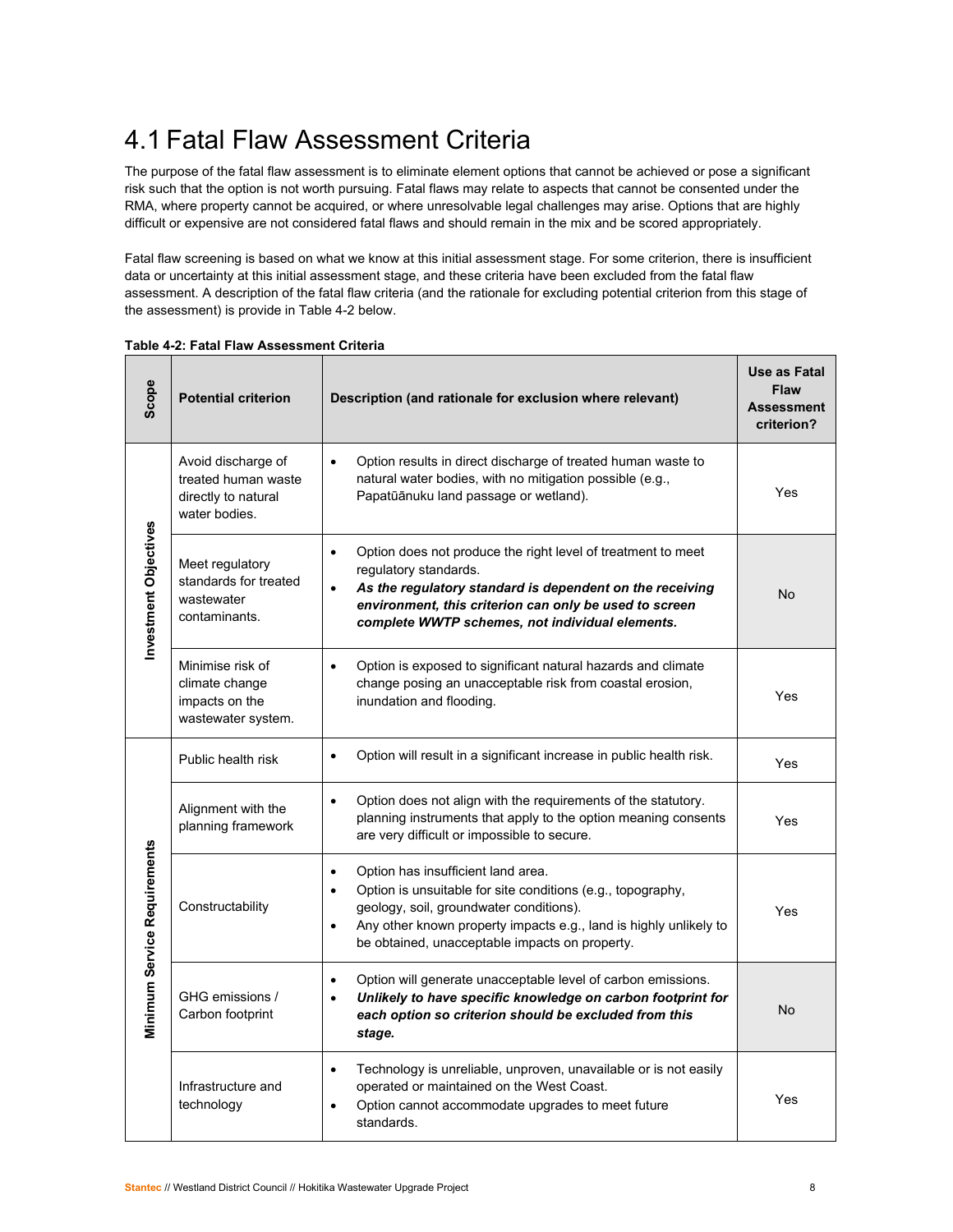|                 | Māori cultural                        | Option is unacceptable to Mana whenua cultural and spiritual<br>$\bullet$<br>values?                                                                                                                                                                                                                                                                                                                       | Yes |
|-----------------|---------------------------------------|------------------------------------------------------------------------------------------------------------------------------------------------------------------------------------------------------------------------------------------------------------------------------------------------------------------------------------------------------------------------------------------------------------|-----|
|                 | Natural environment                   | Option poses potentially significant adverse effects on the<br>$\bullet$<br>natural environment (e.g., air and water quality, terrestrial and<br>aquatic ecology, soils, visual amenity values).                                                                                                                                                                                                           | Yes |
| Four Wellbeings | Social and community                  | Option is unacceptable socially, resulting in visual, noise or<br>$\bullet$<br>amenity impacts.<br>Option poses an unacceptable adverse effect on social and<br>$\bullet$<br>community values, such as future land use, recreational<br>activities, food gathering.<br>Unlikely to be defined at the initial stage of the assessment<br>$\bullet$<br>so should be excluded from the fatal flaw assessment. | No  |
|                 | Economic<br>development and<br>growth | Option is unable to cater for current or projected resident and<br>$\bullet$<br>tourist populations and industrial activity.<br>Option lacks flexibility for future staging and is likely to constrain<br>$\bullet$<br>growth (within District Plan limits) and economic development in<br>the region.                                                                                                     | Yes |
|                 |                                       |                                                                                                                                                                                                                                                                                                                                                                                                            |     |
|                 |                                       |                                                                                                                                                                                                                                                                                                                                                                                                            |     |
|                 |                                       |                                                                                                                                                                                                                                                                                                                                                                                                            |     |
|                 |                                       |                                                                                                                                                                                                                                                                                                                                                                                                            |     |
|                 |                                       |                                                                                                                                                                                                                                                                                                                                                                                                            |     |
|                 |                                       |                                                                                                                                                                                                                                                                                                                                                                                                            |     |
|                 |                                       |                                                                                                                                                                                                                                                                                                                                                                                                            |     |
|                 |                                       |                                                                                                                                                                                                                                                                                                                                                                                                            |     |
|                 |                                       | Stantec // Westland District Council // Hokitika Wastewater Upgrade Project                                                                                                                                                                                                                                                                                                                                | 9   |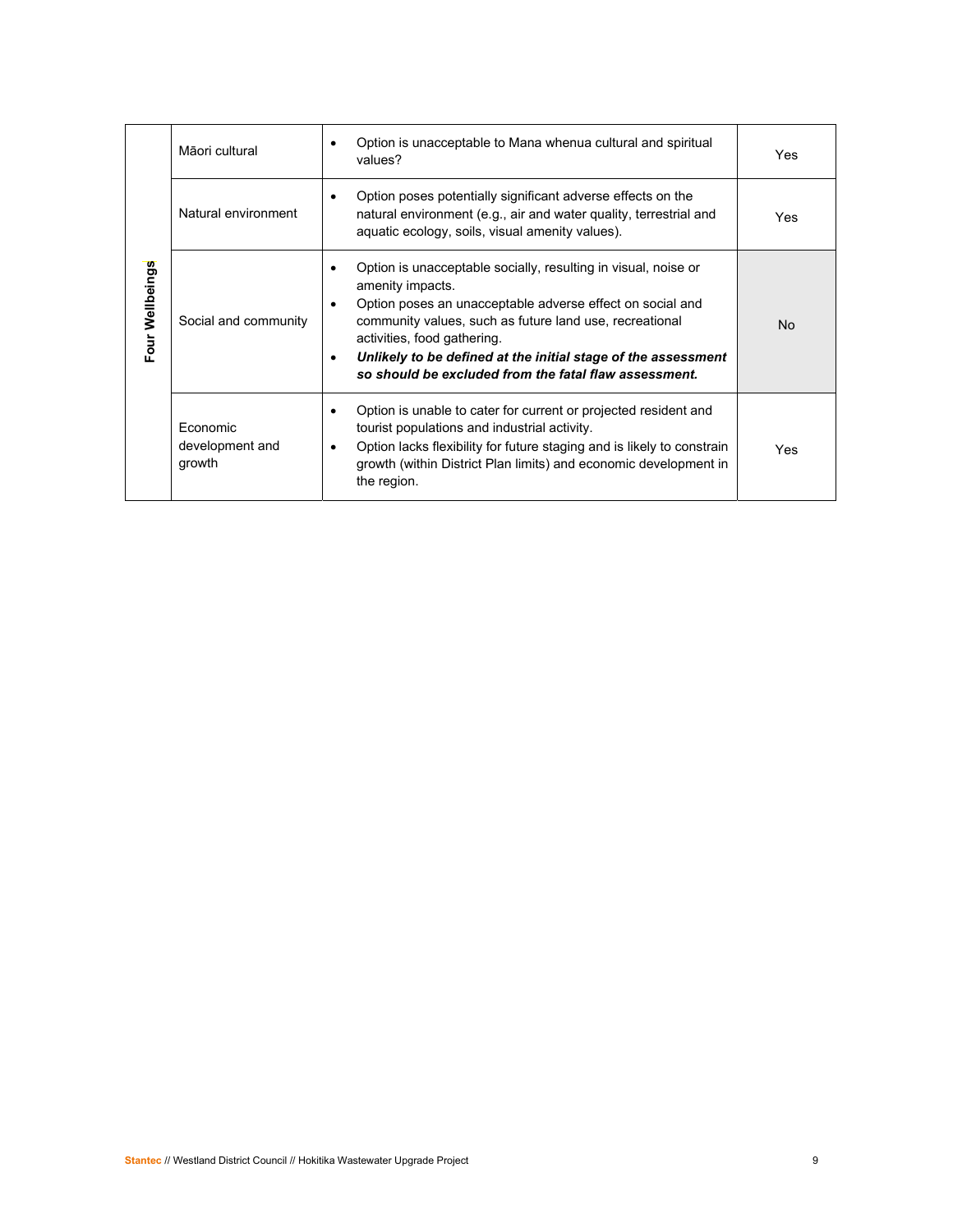## 4.2 Traffic Light Assessment Criteria

Following the fatal flaw assessment, the remaining shortlist of scheme elements will be combined, with enhancements added as applicable to create a long list of potential wastewater schemes. These schemes will be screened use a comparative 'traffic light' assessment, where options that are not feasible or are unlikely to achieve the desired outcomes or benefits of investment will be eliminated. The outcome of this stage is a short list of potential wastewater schemes that will be further investigated and progressed to the MCA assessment stage. The assessment criteria and parameters for the 'traffic light scoring' for each criterion are provided in Table 4-3**Error! Reference source not found.** below.

| <b>Item</b>             | <b>Criterion</b>                                                                                                                 | <b>Description</b>                                                                                                        | <b>Assessment Description</b>                                                                                                   |                                                                                                                                                         |                                                                                                                                                            |  |  |
|-------------------------|----------------------------------------------------------------------------------------------------------------------------------|---------------------------------------------------------------------------------------------------------------------------|---------------------------------------------------------------------------------------------------------------------------------|---------------------------------------------------------------------------------------------------------------------------------------------------------|------------------------------------------------------------------------------------------------------------------------------------------------------------|--|--|
|                         |                                                                                                                                  |                                                                                                                           | <b>Meets Criterion</b><br>Well                                                                                                  | <b>Marginally Meets</b><br><b>Criterion</b>                                                                                                             | <b>Fails to Meet</b><br><b>Criterion</b>                                                                                                                   |  |  |
| 1                       | Avoid discharge<br>of treated human<br>waste directly to<br>natural water<br>bodies.                                             | How well does the<br>option avoid discharge<br>of treated human waste<br>directly to natural water<br>bodies?             | Option does not<br>discharge treated<br>human waste<br>directly to natural<br>water bodies                                      | Option may<br>discharge treated<br>human waste<br>directly to natural<br>water bodies but<br>can be mitigated<br>(e.g., via<br>Papatūānuku<br>channel)  | Option discharges<br>treated human waste<br>directly to natural<br>water bodies                                                                            |  |  |
| $\overline{2}$          | <b>Meet regulatory</b><br>standards for<br>treated<br>wastewater<br>contaminants (in<br>terms of RMA<br>effects<br>assessments). | To what extent does the<br>option meet the<br>required regulatory<br>standards for treated<br>wastewater<br>contaminants? | Option meets<br>regulatory<br>standards                                                                                         | Option may not<br>meet all regulatory<br>standards but the<br>effect of the non-<br>compliance is<br>moderate / can be<br>appropriately<br>mitigated    | Option does not<br>meet regulatory<br>standards which<br>results in a<br>significant adverse<br>effect that cannot be<br>avoided, remedied or<br>mitigated |  |  |
| 3                       | Minimise risk of<br>climate change<br>impacts on the<br>wastewater<br>system.                                                    | To what extent does the<br>option minimise the risk<br>of exposure from<br>climate change /natural<br>hazard impacts?     | The option is not<br>unduly exposed to<br>natural hazard<br>and / or climate<br>change risks.                                   | The option is<br>moderately<br>exposed to natural<br>hazard or climate<br>change risks, but<br>they can be<br>appropriately<br>avoided or<br>mitigated. | The option is highly<br>exposed to natural<br>hazard and / or<br>climate change risks<br>which cannot be<br>appropriately<br>avoided or mitigated.         |  |  |
| $\overline{\mathbf{4}}$ | <b>Public health risk</b>                                                                                                        | How well does the<br>option minimise the<br>public health risks<br>associated with<br>wastewater treatment?               | Meets all public<br>health standards<br>and guidelines<br>plus adds multiple<br>barriers                                        | Option may not<br>minimise public<br>health risks but can<br>be mitigated                                                                               | Option is not<br>expected to minimise<br>public health risks                                                                                               |  |  |
| 5                       | <b>Alignment with</b><br>the planning<br>framework                                                                               | How well does the<br>option align with the<br>provisions of the<br>relevant planning<br>framework?                        | The option is<br>consistent with the<br>planning<br>framework, and<br>the consent<br>process is likely to<br>be straightforward | There is some<br>misalignment<br>between the option<br>and the planning<br>framework, but no<br>fatal flaws that                                        | The option is<br>contrary to the<br>planning framework<br>in multiple ways, and<br>consents are unlikely<br>to be secured                                  |  |  |

|  |  | Table 4-3: Parameters for Traffic Light Assessment 'scoring' |  |
|--|--|--------------------------------------------------------------|--|
|  |  |                                                              |  |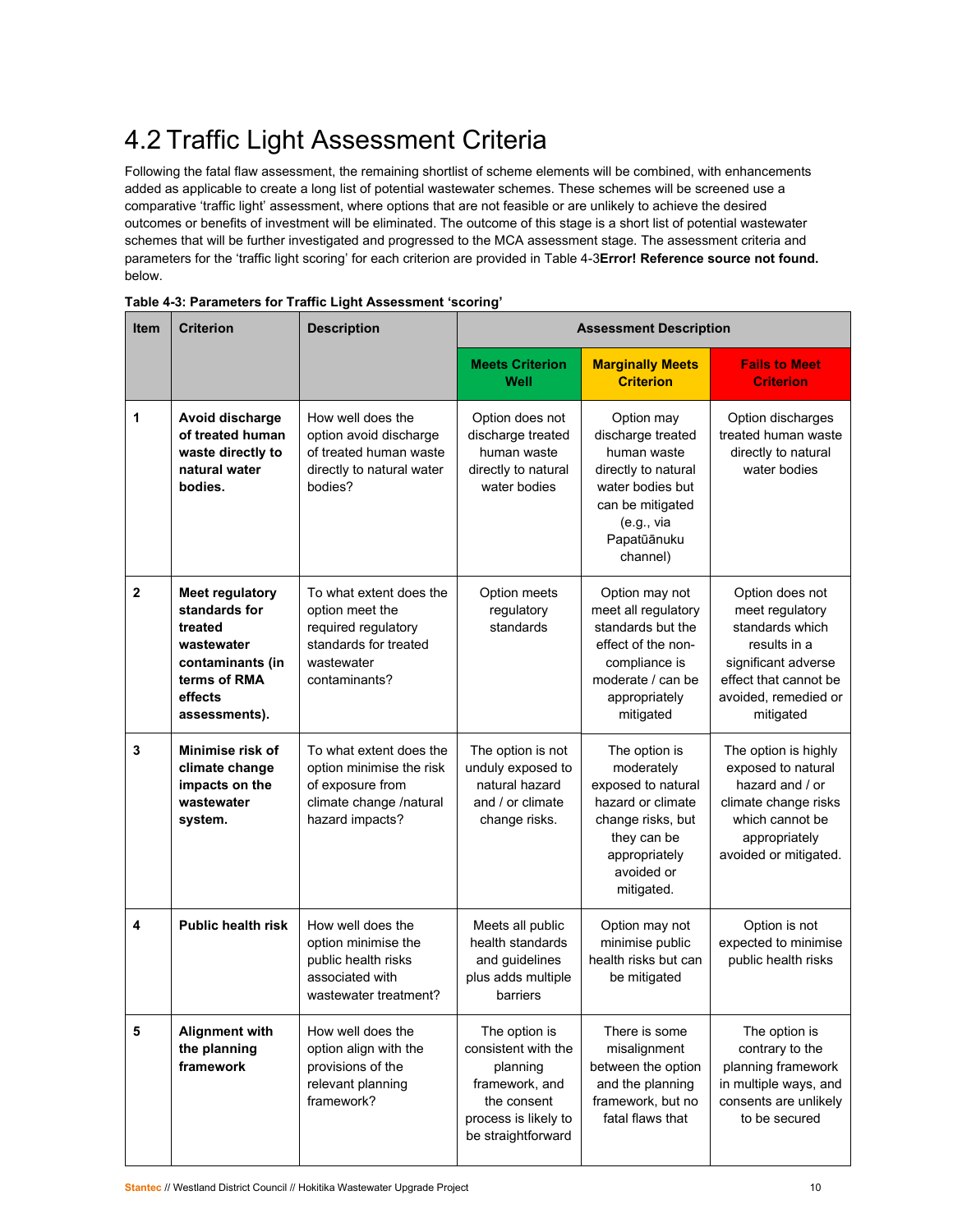| 6              | Constructability                                  | How straightforward is<br>construction of the<br>scheme in relation to<br>site conditions.<br>receiving environment<br>and property impacts?                                                                                                                  | Site conditions are<br>favourable, and<br>the construction<br>process is likely to<br>be straightforward                                                                                                      | cannot be<br>addressed<br>Site conditions<br>may present some<br>challenges, but<br>these are likely to<br>be overcome or<br>mitigated                                                                  | Site conditions are<br>complex and are<br>likely to be too<br>challenging to<br>pursue option                                                                                                                                                               |
|----------------|---------------------------------------------------|---------------------------------------------------------------------------------------------------------------------------------------------------------------------------------------------------------------------------------------------------------------|---------------------------------------------------------------------------------------------------------------------------------------------------------------------------------------------------------------|---------------------------------------------------------------------------------------------------------------------------------------------------------------------------------------------------------|-------------------------------------------------------------------------------------------------------------------------------------------------------------------------------------------------------------------------------------------------------------|
| $\overline{7}$ | <b>GHG emissions /</b><br><b>Carbon footprint</b> | Relative assessment of<br>whole-of-life carbon<br>footprint (embodied plus<br>operational emissions)                                                                                                                                                          | Significantly<br>reduced carbon<br>footprint relative to<br>current                                                                                                                                           | Reduced carbon<br>footprint relative to<br>current                                                                                                                                                      | Similar or increased<br>carbon footprint<br>relative to current                                                                                                                                                                                             |
| 8              | Infrastructure<br>and technology                  | To what extent does the<br>option use reliable,<br>proven, practical<br>technology, that can be<br>operated and<br>maintained on the West<br>Coast.<br>And does the option<br>have the flexibility to<br>accommodate upgrades<br>to meet future<br>standards? | Option uses<br>reliable, proven<br>and available<br>technology, and<br>can be operated<br>and maintained<br>on the West<br>Coast.<br>Option can easily<br>accommodate<br>upgrades to meet<br>future standards | Option uses<br>proven technology<br>but would require<br>upskilling of<br>operators and can<br>be maintained on<br>the West Coast.<br>Option can<br>accommodate<br>upgrades to meet<br>future standards | Option uses new<br>relatively unproven<br>technology or<br>requires highly<br>skilled operators or<br>high operator input<br>and requiring input<br>from outside the<br>West Coast.<br>Option cannot<br>accommodate<br>upgrades to meet<br>future standards |
| 9              | Māori cultural                                    | To what extent does the<br>option recognise the<br>partnership between the<br>Crown (WDC) and<br>Mana whenua (local<br>iwi)?<br>To what extent is the<br>option likely to have<br>adverse impacts on<br>Mana whenua cultural<br>and spiritual values?         | Option aligns well<br>with local iwi<br>cultural and<br>spiritual values as<br>articulated by<br>Mana whenua.<br>Rangatiratanga of<br>the Crown and<br>Mana whenua is<br>achieved.                            | Option is cognisant<br>of local iwi cultural<br>and spiritual values<br>but the adverse<br>effects on those<br>values cannot be<br>avoided completely<br>but can be<br>somewhat<br>mitigated.           | The option is<br>offensive and<br>contradictory to local<br>iwi cultural and<br>spiritual values and<br>significant adverse<br>effects cannot be<br>avoided or suitably<br>mitigated and is not<br>mana enhancing to<br>either partner.                     |
| 10             | <b>Natural</b><br>environment                     | How well does the<br>option avoid or<br>minimise adverse<br>effects on the natural<br>environment (e.g., air<br>and water quality,<br>terrestrial and aquatic                                                                                                 | Option is likely to<br>avoid significant<br>adverse effects<br>and result in only<br>minor effects on<br>the natural<br>environment                                                                           | Option is likely to<br>result in moderate<br>effects, but these<br>can be suitably<br>mitigated                                                                                                         | Option is likely to<br>result in significant<br>adverse effects<br>which cannot be<br>suitably remedied or<br>mitigated                                                                                                                                     |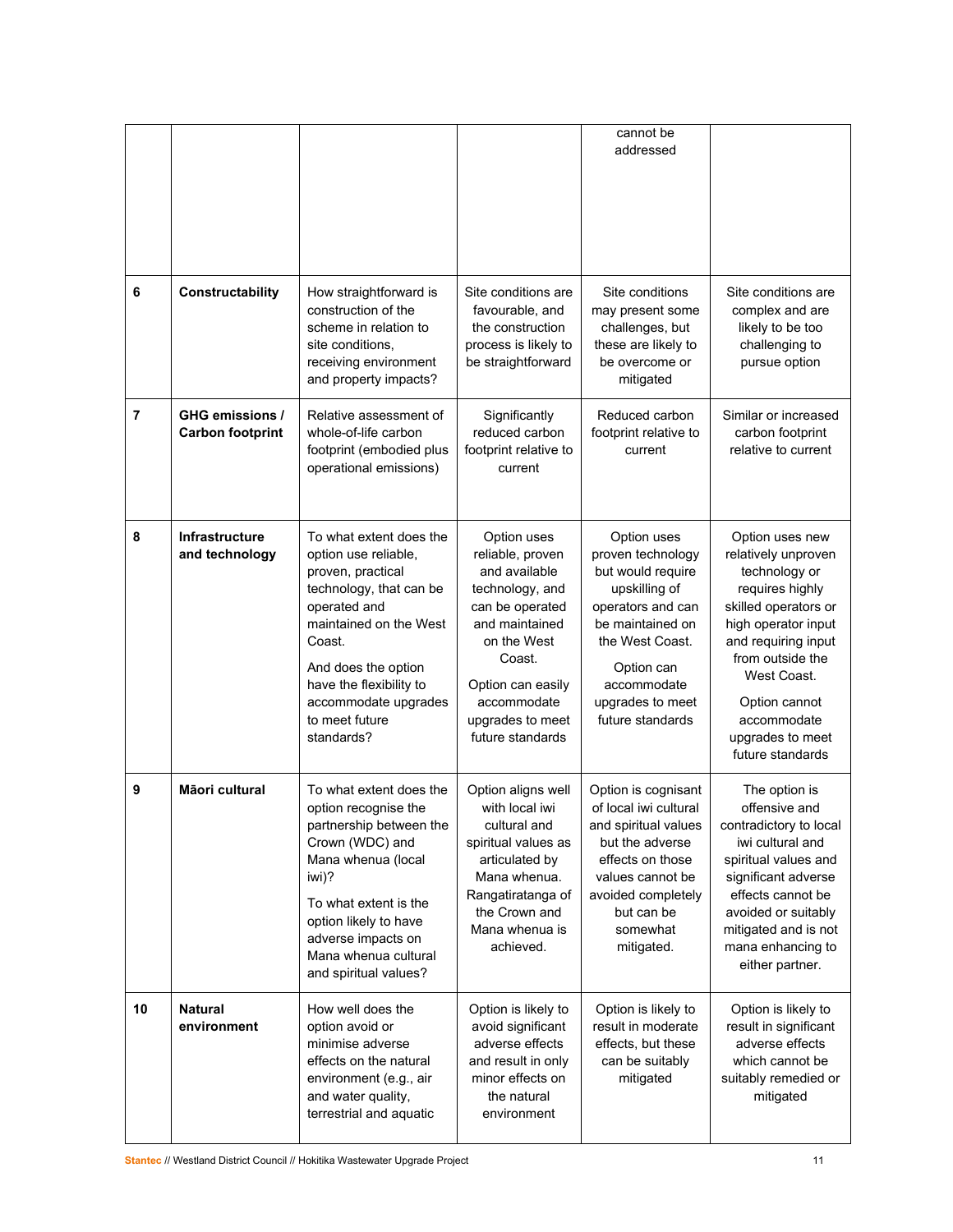|    |                                       | ecology, soils, visual<br>amenity values)?                                                                                                                                                                                   |                                                                                                              |                                                                                                                                                          |                                                                                                                                                  |
|----|---------------------------------------|------------------------------------------------------------------------------------------------------------------------------------------------------------------------------------------------------------------------------|--------------------------------------------------------------------------------------------------------------|----------------------------------------------------------------------------------------------------------------------------------------------------------|--------------------------------------------------------------------------------------------------------------------------------------------------|
| 11 | Social and<br>community               | To what extent does the<br>scheme effect social<br>and community values<br>such as amenity values,<br>noise odour and visual<br>impacts, and/or effect<br>future land use.<br>recreational activities<br>and food gathering? | Option likely to<br>provide enhanced<br>/ positive long-<br>term effects on<br>social or<br>community values | Option likely to<br>have no net effect<br>on social or<br>community values,<br>or a moderate<br>effect that can be<br>suitably remedied<br>or mitigated. | Option likely to have<br>significant adverse<br>effects on social or<br>community values<br>that cannot be<br>avoided, remedied or<br>mitigated. |
| 12 | Economic<br>development and<br>growth | How well will the option<br>support the population<br>and economic growth,<br>with flexibility to<br>accommodate future<br>growth?                                                                                           | Option easily<br>upgradable to<br>accommodate<br>additional growth<br>capacity                               | Option may<br>provide some<br>flexibility for<br>additional growth<br>capacity                                                                           | Option does not<br>provide flexibility for<br>additional growth<br>capacity                                                                      |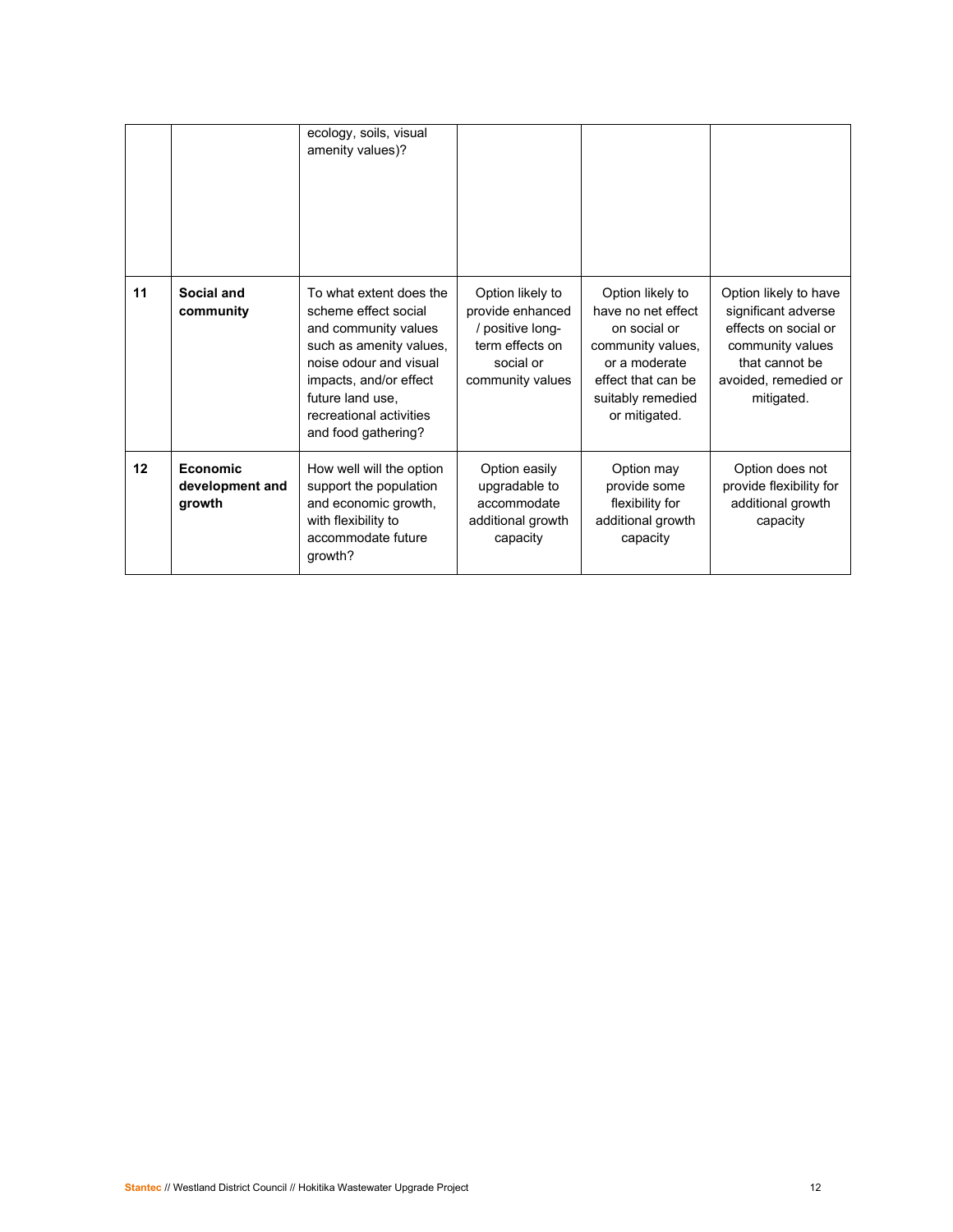## 4.3 Multi Criteria Analysis (MCA) Criteria

The final stage of assessment is to evaluate the shortlisted schemes using a Multi-Criteria Analysis (MCA) process. MCA's are used in a wide range of infrastructure projects to assist in decision making. The process is commonly used to assess different options against both quantitative and qualitative criteria.

Decisions are informed by ranking the overall performance of options, which is achieved by assigning scores to each option against the agreed criteria. Both business case and RMA criteria from the traffic light assessment have been brought through to the MCA screening for consistency, although the investment objectives have been combined into a single criterion as all options should achieve these by this stage of the assessment. Additional business case criteria (referred to as 'critical success factors') have also been included, covering affordability and technical feasibility. Note, two criteria that form part of the business case process have been excluded to avoid 'double counting' as these have been captured by other criteria:

- **Value for money:** Affordability and value for money have been combined into a single 'Affordability / Financial' criterion as they assess similar factors.
- **Supplier capacity and capability:** this criterion captures how well does the option match the ability of potential suppliers to deliver required services. This criteria forms part of the 'Infrastructure and Technology' criterion, which captures whether the option use reliable, proven and practical technology and is operationally resilient.

Scores for each criterion have been defined ranging from 1 to 5, where 1 means the option fails to meet or align with the criterion, whereas 5 strongly supports or aligns with the criterion. This MCA process occurs once significant further evaluation and investigation of the shortlisted schemes is undertaken. This means some scores for the same schemes may vary as more information becomes available.

The contribution that each criterion gives to the sum of scores for an option is weighted to reflect the decision makers' beliefs about the relative importance of the different criterion (refer to sensitivity analysis in Section 4.3.1). The assessment criteria and parameters for scoring are provided in Table 4-4 below.

| <b>Scope</b>          | <b>Business</b><br>case critical<br><b>SUCCESS</b><br>factors | <b>Description</b>                                                                                                                                                      | <b>Business Case and RMA</b><br><b>Criterion</b> | <b>Score</b>    | Assessment description for<br>each criterion |                      |                                              |                |                  |  |  |
|-----------------------|---------------------------------------------------------------|-------------------------------------------------------------------------------------------------------------------------------------------------------------------------|--------------------------------------------------|-----------------|----------------------------------------------|----------------------|----------------------------------------------|----------------|------------------|--|--|
|                       |                                                               |                                                                                                                                                                         |                                                  | 5               | <b>Strong Support</b>                        |                      |                                              |                |                  |  |  |
|                       |                                                               |                                                                                                                                                                         |                                                  | 4               | Good support                                 |                      |                                              |                |                  |  |  |
| Investment Objectives |                                                               | Investment objectives<br>٠<br>(combined)                                                                                                                                | 3                                                | General support |                                              |                      |                                              |                |                  |  |  |
|                       |                                                               | How well does the option<br>support the agreed<br>investment objectives<br>and align with or meet the<br>agreed minimum service<br>and four wellbeings<br>requirements? |                                                  | 2               | Weak support                                 |                      |                                              |                |                  |  |  |
|                       | Strategic fit                                                 |                                                                                                                                                                         |                                                  | 1               | Fails to support                             |                      |                                              |                |                  |  |  |
|                       | and business<br>needs                                         |                                                                                                                                                                         |                                                  |                 |                                              |                      | Each criterion to be<br>separately assessed: | 5              | Strong alignment |  |  |
|                       | Minimum Service<br>Requirements                               |                                                                                                                                                                         |                                                  |                 |                                              | • Public health risk | 4                                            | Good alignment |                  |  |  |
|                       |                                                               |                                                                                                                                                                         |                                                  |                 |                                              |                      |                                              |                |                  |  |  |
|                       |                                                               |                                                                                                                                                                         | • Constructability<br>• GHG emissions / carbon   | $\mathcal{P}$   | Weak alignment                               |                      |                                              |                |                  |  |  |
|                       |                                                               |                                                                                                                                                                         | footprint                                        | 1               | Fails to align                               |                      |                                              |                |                  |  |  |

### **Table 4-4: Multi Criteria Analysis (MCA) Criteria**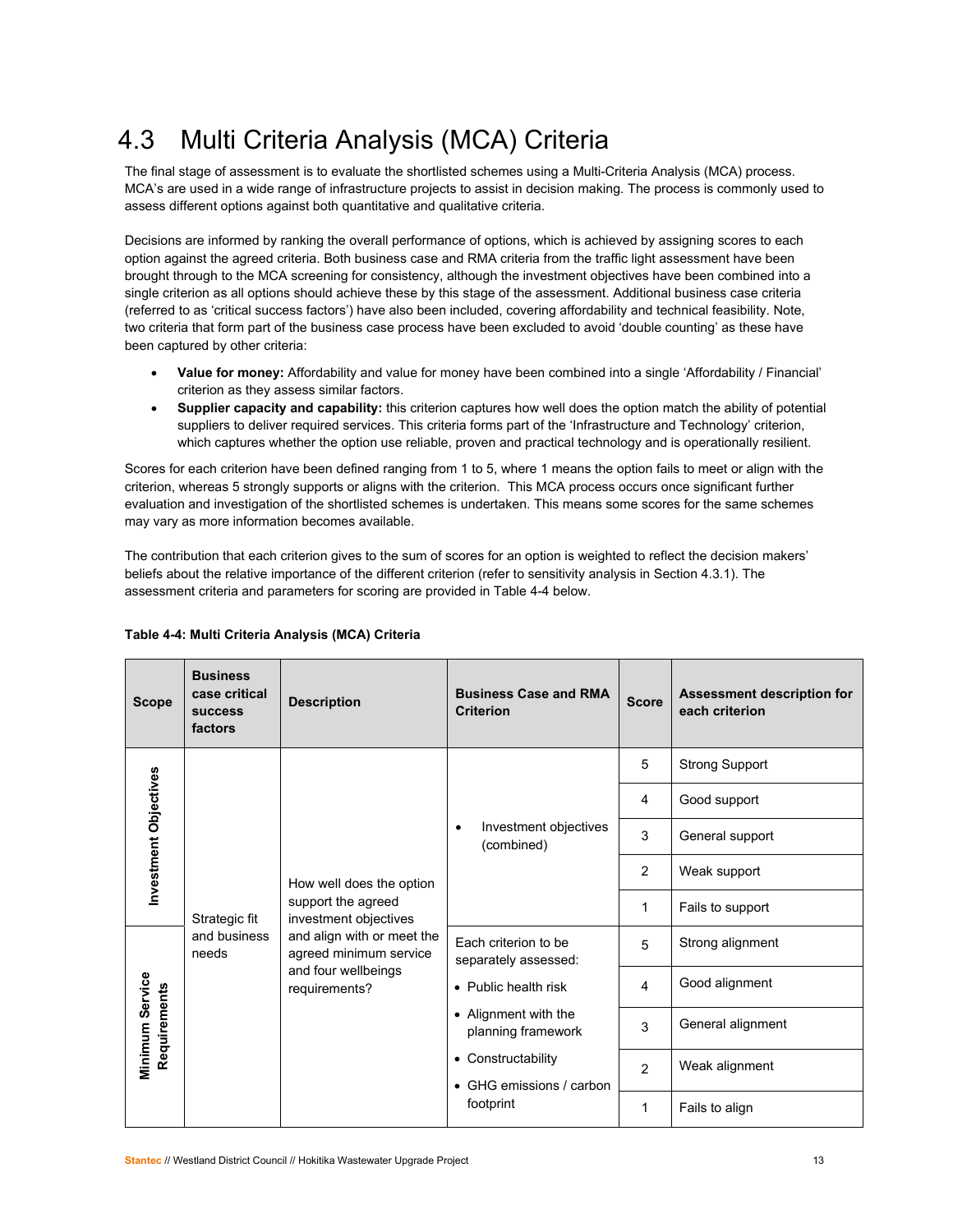|                                 |                            |                                                                                                                                                          | • Infrastructure and<br>technology     |                |                                                                                                                                    |
|---------------------------------|----------------------------|----------------------------------------------------------------------------------------------------------------------------------------------------------|----------------------------------------|----------------|------------------------------------------------------------------------------------------------------------------------------------|
|                                 |                            |                                                                                                                                                          | Each criterion to be                   | 5              | Strong alignment                                                                                                                   |
|                                 |                            |                                                                                                                                                          | separately assessed:                   |                |                                                                                                                                    |
|                                 |                            |                                                                                                                                                          | • Māori cultural                       | 4              | Good alignment                                                                                                                     |
|                                 |                            |                                                                                                                                                          | • Natural environment                  | 3              | General alignment                                                                                                                  |
| Four Wellbeings                 |                            |                                                                                                                                                          | • Social and community                 | $\overline{2}$ | Weak alignment                                                                                                                     |
|                                 |                            |                                                                                                                                                          | • Economic development<br>and growth   | 1              | Fails to align                                                                                                                     |
|                                 | Potential<br>affordability | How affordable is the<br>option?<br>Relative assessment of<br>whole of life costs of the<br>options as represented<br>by the Net Present Value<br>(NPV). | Affordability /<br>Financial (ranking) |                | Rank lowest NPV cost (5) to<br>highest NPV cost (1)                                                                                |
|                                 | Potential<br>achievability |                                                                                                                                                          | <b>Technical Feasibility</b>           | 5              | The design, construction and<br>management of the option is<br>straightforward.                                                    |
| <b>Critical Success Factors</b> |                            | How well is the option<br>likely to be delivered?                                                                                                        |                                        | 4              | The design, construction and<br>management of the option is<br>relatively straightforward.                                         |
|                                 |                            | What is the degree of<br>engineering complexity?<br>How easy will it be to<br>design, construct and<br>manage the option?                                |                                        | 3              | Option is uncomplicated but<br>there may be some<br>challenges in design,<br>construction or management,<br>which can be overcome. |
|                                 |                            | Can the option be<br>delivered within the<br>required timeframe?                                                                                         |                                        | $\overline{2}$ | Option somewhat complex<br>and will be challenging to<br>design, manage and/or<br>construct.                                       |
|                                 |                            |                                                                                                                                                          |                                        | 1              | Option is complex and will be<br>challenging to design,<br>manage and/or construct.                                                |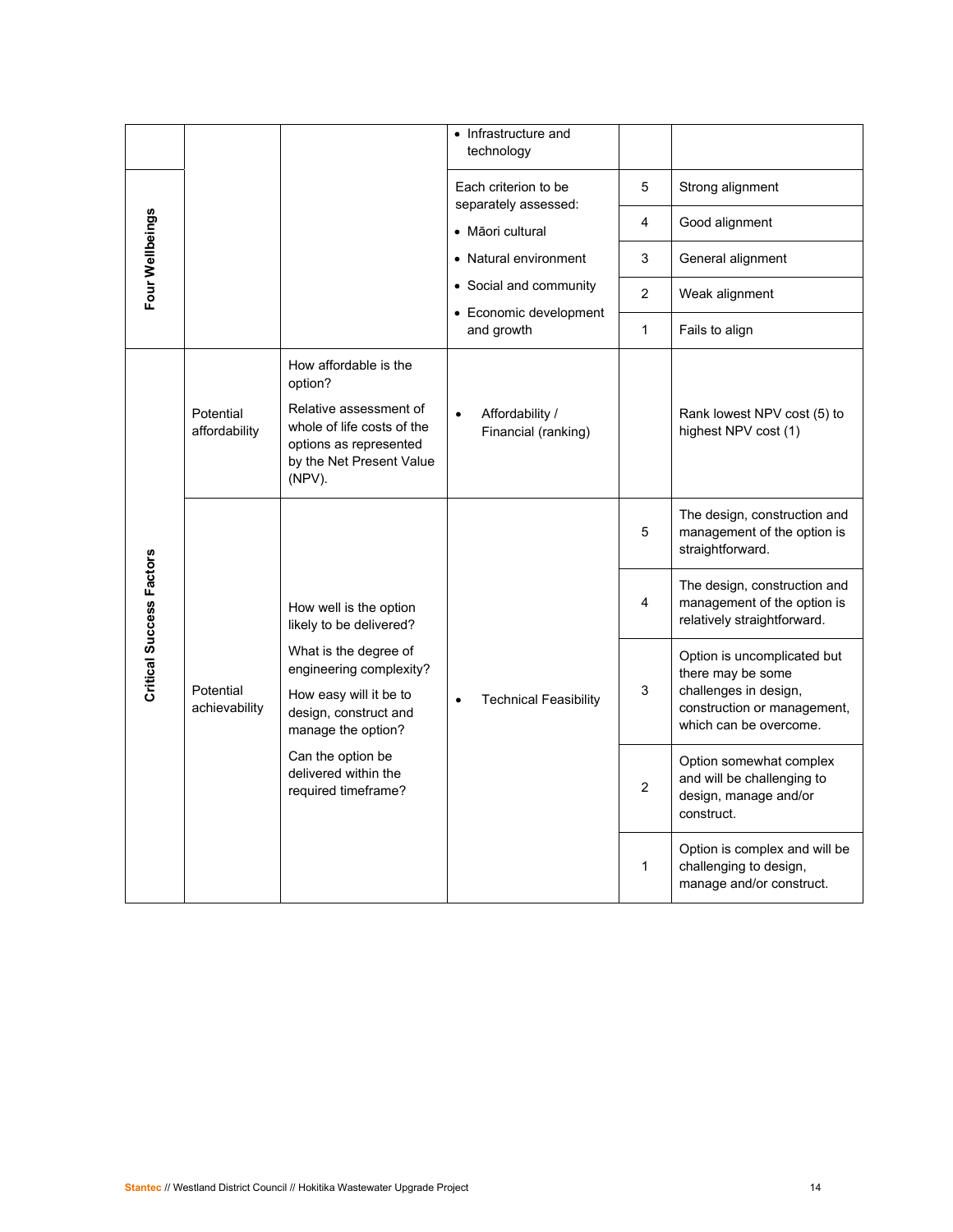### 4.3.1 Sensitivity Analysis

In general, some criteria are considered more important than others. Sensitivity analysis uses weightings to reflect beliefs about how important a particular criterion is compared to other criteria and to test areas of uncertainty. Applying different weightings scenarios is useful to consider the impact of different uncertainties and to test whether different scenarios would lead to a different option being selected.

Typically, weightings range from 1 (low) to 10 (highest), with weighted scores combined to provide an overall score for each option. Different weighting scenarios are tested to see how the score changes and whether this may influence the option that is selected. Weighting scenarios are agreed prior to the options scoring MCA assessment.

In discussion with (**assessment parties TBC**) the following scenarios were tested (as outlined in Table 4-5<sup>-</sup> to be agreed later).

- Partner/Stakeholder agreed weighting: Investment objectives are more highly weighted, while other criteria have the lowest weighting
- Scenario 1: Each set of assessment criteria is equally weighted
- Scenario 2: xx (TBC)
- Scenario 3: xx (TBC)

#### **Table 4-5: Sensitivity analysis scenarios**

| <b>Assessment</b><br><b>Criteria</b>               | <b>Example of</b><br>weighting | Partner/<br><b>Stakeholder</b><br>agreed<br>weighting | Scenario 1:<br>(Equal<br>weighting) | <b>Scenario 2:</b><br>(weighting<br>to be<br>decided) | <b>Scenario 3:</b><br>(weighting<br>to be<br>decided) |
|----------------------------------------------------|--------------------------------|-------------------------------------------------------|-------------------------------------|-------------------------------------------------------|-------------------------------------------------------|
| <b>Investment</b><br>objectives                    | 9                              |                                                       |                                     |                                                       |                                                       |
| <b>Public health risk</b>                          | 10                             |                                                       |                                     |                                                       |                                                       |
| Alignment with the<br>Planning<br><b>Framework</b> | 8                              |                                                       |                                     |                                                       |                                                       |
| Constructability                                   | 6                              |                                                       |                                     |                                                       |                                                       |
| GHG emissions /<br><b>Carbon footprint</b>         | $\overline{7}$                 |                                                       |                                     |                                                       |                                                       |
| Infrastructure and<br>technology                   | 4                              |                                                       |                                     |                                                       |                                                       |
| Māori cultural                                     | 8                              |                                                       |                                     |                                                       |                                                       |
| <b>Natural</b><br>environment                      | 9                              |                                                       |                                     |                                                       |                                                       |
| Social and<br>community                            | 3                              |                                                       |                                     |                                                       |                                                       |
| <b>Economic</b><br>development and<br>growth       | 5                              |                                                       |                                     |                                                       |                                                       |
| Affordability /<br><b>Financial (ranking)</b>      | 6                              |                                                       |                                     |                                                       |                                                       |